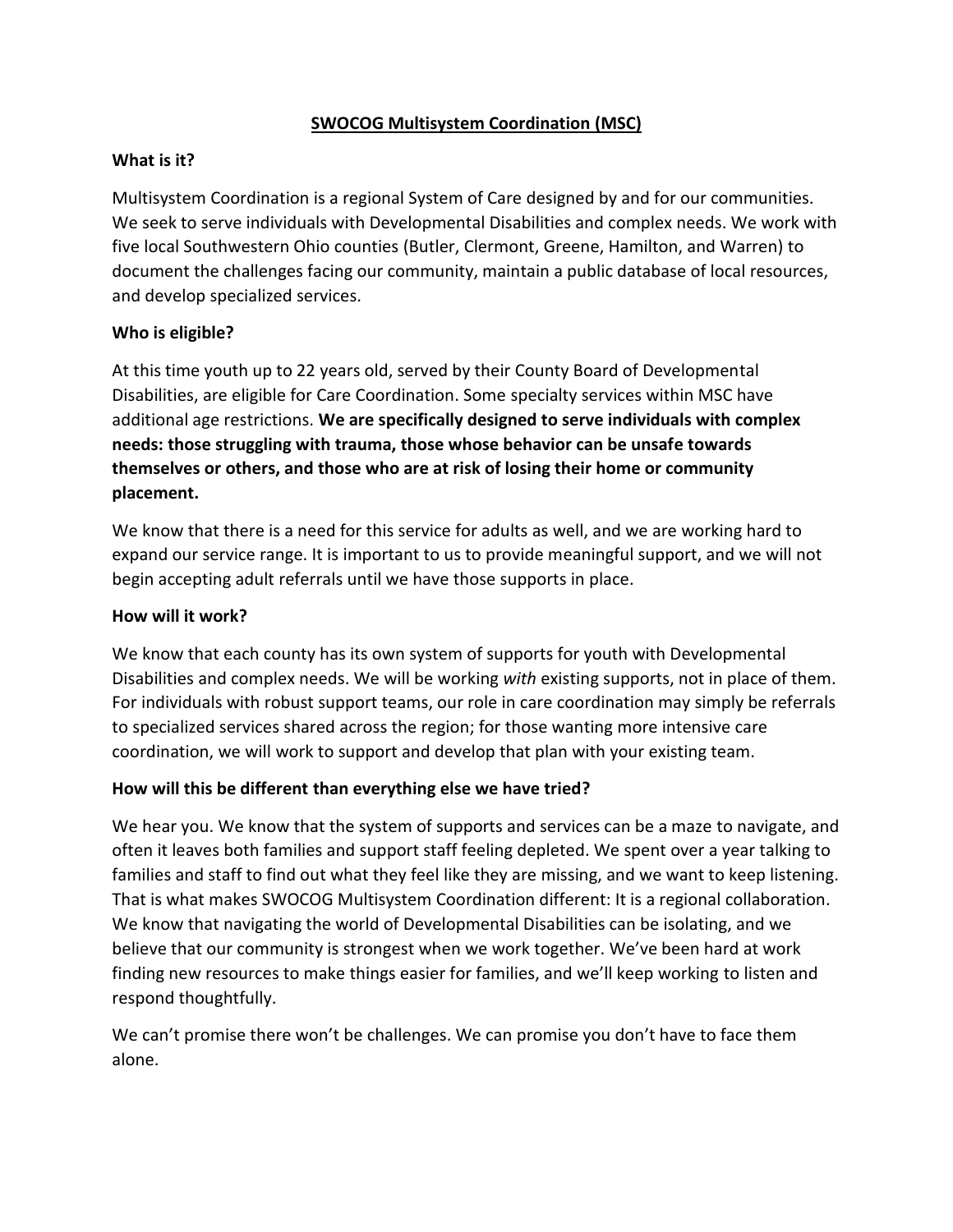#### **How do we get started?**

Your SSA will need to help you fill out a Multisystem Coordination Referral packet. This includes a history of care, releases of information so we can talk with services about your case, and information on the current situation. Please provide us with current contact information.

### **What are the specialty services offered?**

We will continue developing and expanding our specialty services. Accessing these services may require additional documentation, which your SSA can support you in completing. At this point in time SWOCOG MSC has the following specialty services:

- Planned or Emergency Respite for youth 6-18
- Parent Support and Education Groups
- Specialized Case Review: A team of local professionals will provide recommendations for **regional** services, along with a Family Narrative that blends clinical and personal history.
- Dual Diagnosis Treatment Team, ages 12+
- Counseling through Colleen Johnson, Hopetree Consulting